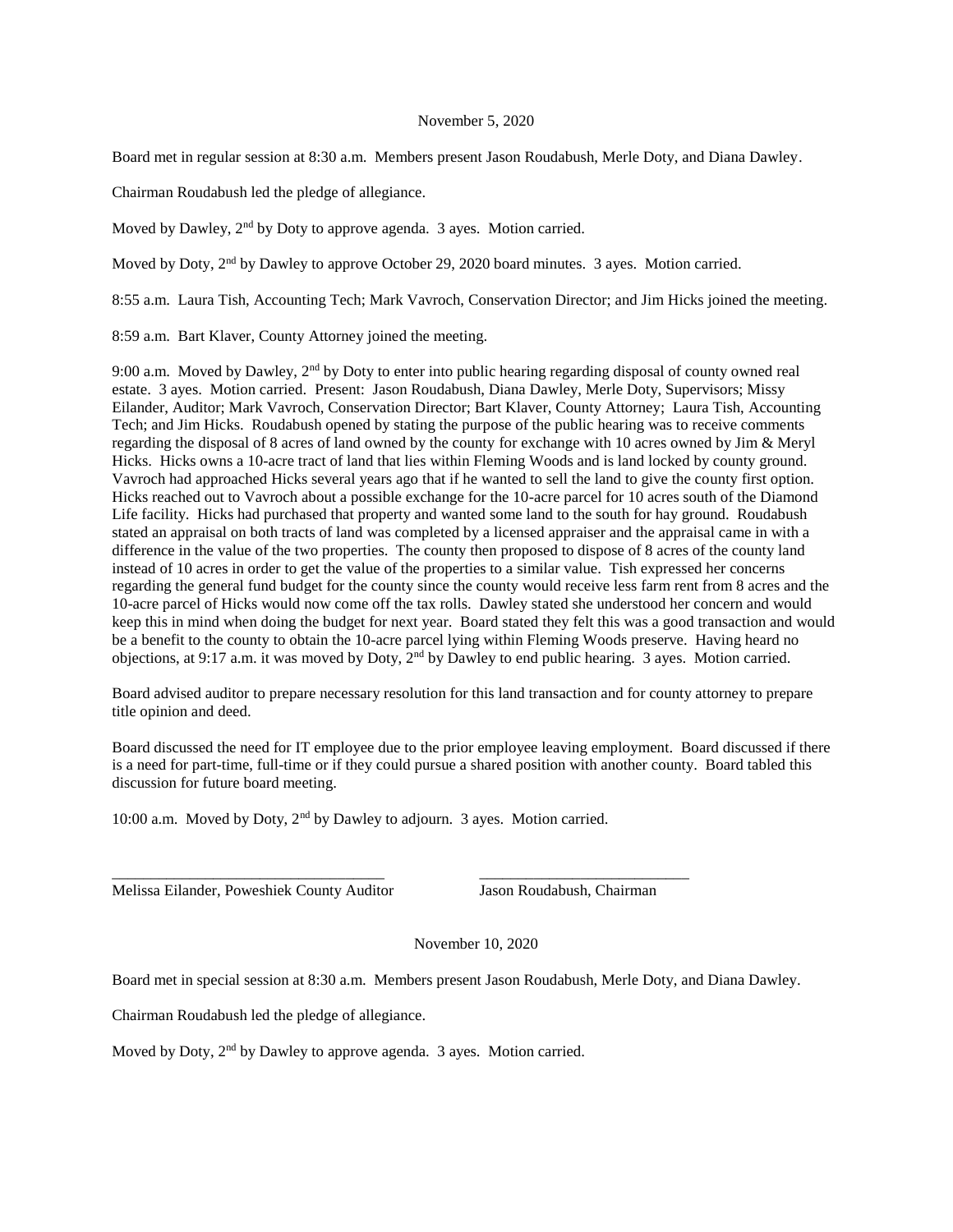Moved by Dawley, 2nd by Doty to approve the draft 28E Agreement for Central Iowa Community Services, effective July 1, 2021. The 28E Agreement was updated to include new counties to the region being Cerro Gordo County, Webster County, and Wright County. 3 ayes. Motion carried.

Moved by Doty,  $2<sup>nd</sup>$  by Dawley to approve Resolution #2021-10 disposing of an interest in county owned real estate/exchange of real estate. 3 ayes. Motion carried.

## **RESOLUTION #2021-10**

WHEREAS, the Code of Iowa Chapter 331.361(2) states in disposing of an interest in real property by sale or exchange the board shall set forth its proposal in a resolution and shall publish notice of the time and place of a public hearing on the proposal, in accordance with Section 331.305 Code of Iowa, and

WHEREAS, Resolution #2021-7 was approved on the 19 day of October, 2020 setting the date and time of the public hearing, and

WHEREAS, Notice of Public Hearing was published in the three official county newspapers, and

WHEREAS, the Board of Supervisors of Poweshiek County held a public hearing on the 5<sup>th</sup> day of November, 2020 to receive public comments regarding the advisability of the sale of Parcel B in the NE ¼ of Frl SW ¼ of Section 7, Township 78 North, Range 14 West of the 5<sup>th</sup> Principal Meridian, Poweshiek County, Iowa as described in Survey 2020-0336, and

WHEREAS, the Board of Supervisors propose to exchange said parcel for Lots 2 & 3 in the SW ¼ SE ¼, Section 10, Township 78, Range 15, which is now owned by Meryl Hicks

WHEREAS, present at the hearing speaking for or against the disposing of real estate were Laura Tish, Jim Hicks, Mark Vavroch, Conservation Director, and

WHEREAS, Chapter 331.331(2) (b) Code of Iowa states after the public hearing, the Board may make a final determination on the proposal by Resolution.

THEREFORE, per this resolution, the Poweshiek County Board of Supervisors propose to dispose of Parcel B in the NE ¼ of Frl SW ¼ of Section 7, Township 78 North, Range 14 West of the 5th Principal Meridian, Poweshiek County, Iowa as described in Survey 2020-0336 to James Hicks and Meryl Hicks in exchange for said parcel Lots 2 & 3 in the SW ¼ SE ¼, Section 10, Township 78, Range 15, which is now owned by Meryl Hicks. The Warranty Deed will be prepared by Bart Klaver, Poweshiek County Attorney. The Chairman of the Board of Supervisors and the County Auditor are authorized and empowered to sign any and all documents required for the sale of the described real estate.

Approved this 10<sup>th</sup> day of November 2020.

## POWESHIEK COUNTY BOARD OF SUPERVISORS

Jason Roudabush, Chairman Merle Doty, Vice Chairman Diana Dawley, Member Attest: Melissa Eilander, Poweshiek County Auditor

Dawley stated she attended a public health meeting earlier this morning.

9:00 a.m. Board held canvass of November 3, 2020 General Election. Present: Laura Tish, Assistant Commissioner of Elections. Moved by Dawley, 2nd by Doty to approve November 6, 2020 General Election abstract of votes and authorize Jason Roudabush, Chairman, to sign Certificate of Election. 3 ayes. Motion carried. Results for Poweshiek County may be found at<http://poweshiekcounty.iowa.gov/election-results>